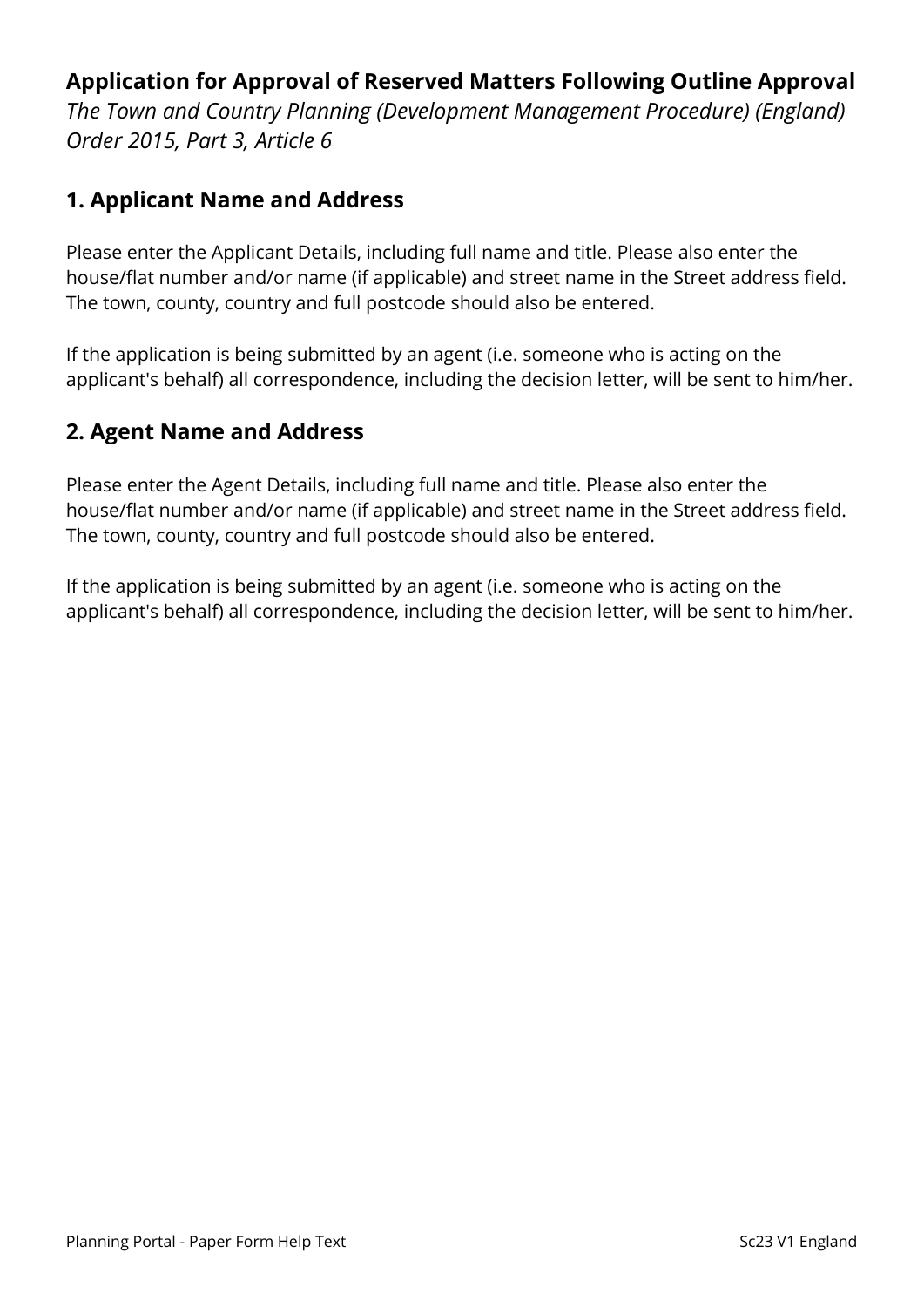# **3. Site Address Details**

Please enter the full postal address of the site. Enter the house/flat number and / or name (if appropriate) and street name in the Street address field. The town, county and full postcode should also be entered. If the application relates to open ground describe its location as clearly as possible (e.g. '*Land to rear of 12 to 18 High Street'* or provide a grid reference).

When you submit a location plan, it is recommended that this is at a scale of 1:1250 or 1:2500, showing at least two named roads and surrounding buildings. The properties shown should be numbered or named to ensure that the exact location of the application site is clear.

The application site must be edged clearly with a red line on the location plan. It should include all land necessary to carry out the proposed development (e.g. land required for access to the site from a public highway, visibility splays (access around a road junction or access, which should be free from obstruction), landscaping, car parking and open areas around buildings).

A blue line must be drawn on the plan around any other land owned by the applicant, close to or adjoining the application site.

All plans must be to a metric scale and any figured dimensions given in metres and a scale bar should be included. Each plan should show the direction of North.

### **4. Pre-application Advice**

The local authority may be able to offer (possibly for a fee) pre-application discussions before a formal application is submitted in order to guide applicants through the process. This can minimise delays later in processing the application.

Pre-application discussions can also help you and the planning authority identify areas of concern about your proposed development so that you can give consideration to amending your proposal before the application is submitted. The advice and guidance given to you at the pre-application stage is given in good faith. However, it does not guarantee or supply a definitive undertaking as to whether your proposal is likely to be acceptable.

If you have received pre-application advice from the planning service please indicate the reference/date of any correspondence or discussion and the name of the officer. If you do not know these details then please state '*Unknown*'.

This will assist the Council in dealing with your application as quickly as possible.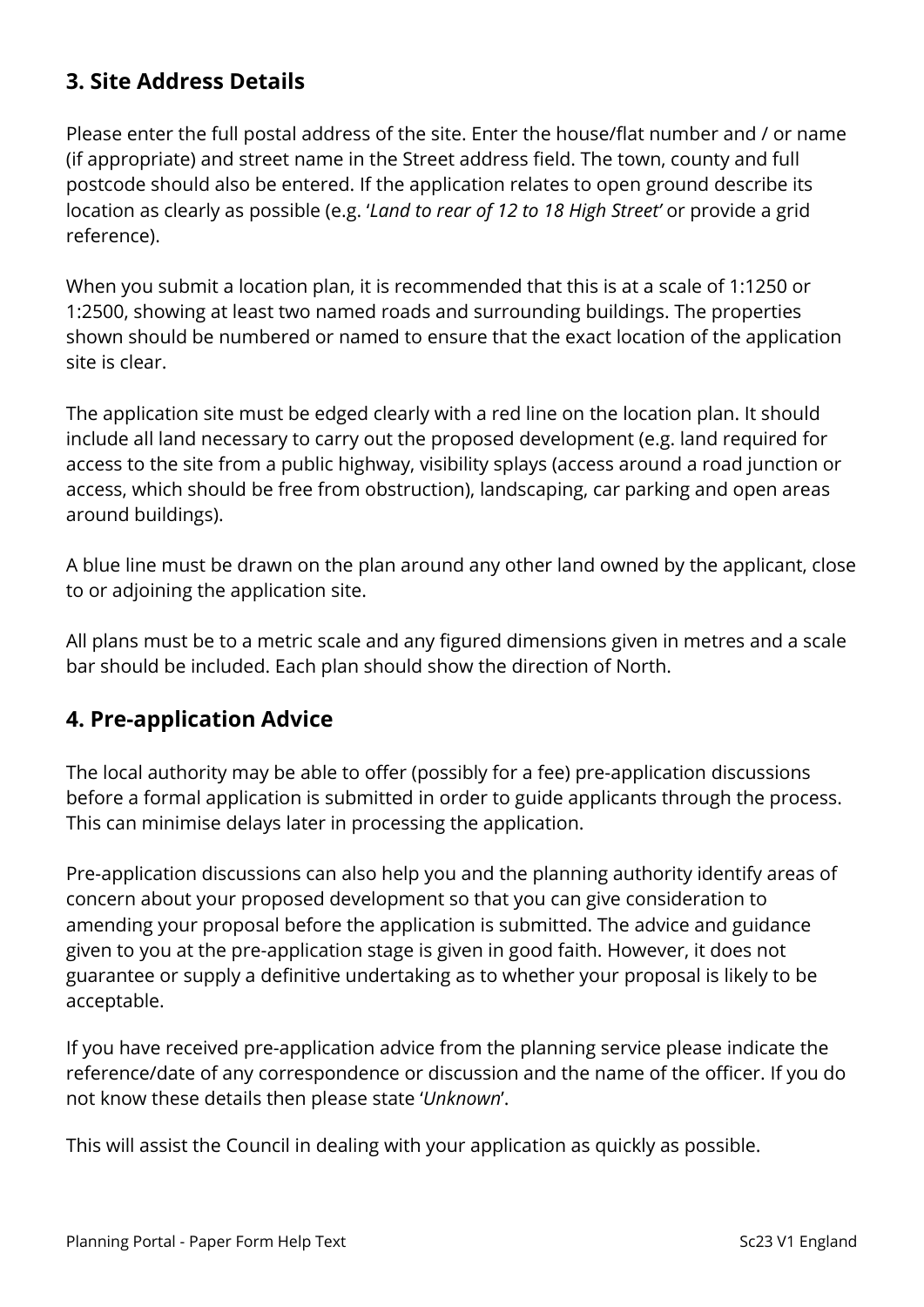# **5. Development Description**

Please describe the proposal accurately and concisely, and specify the reserved matter(s) (ie access, appearance, landscaping, layout and scale) for which you are seeking consent.

Example:

- provision of principal access off London Road and secondary access off cul-de-sac to rear of the site and other internal circulation roads
- provision of landscaping details including 3 metre boundary hedge and 2 metre close boarded fencing to sides and rear of site
- submission of layout and scale details comprising five-storey residential block to the rear of the site, three-storey office block fronting London Road and recycling facilities including bin store on the western boundary
- details of scale and appearance of the proposed three-storey dwelling including timber sash windows, slate roof and red stock bricks

If an environmental statement was submitted to the planning authority at the outline stage, the authority will need to check that it satisfies the requirements of the EIA Regulations at the reserved matters stage before approval can be granted.

### **6. Council Employee/Member**

You must declare whether the applicant or agent is a member of the council's staff, an elected member of the Council or related to a member of staff or elected member of the Council.

Serving elected members or planning officers who submit their own planning applications should play no part in their determination and such applications should be determined by the planning committee rather than by planning officers under delegated powers.

For the purposes of this question, 'related to' means related, by birth or otherwise, closely enough that a fair-minded and informed observer, having considered the facts, would conclude that there was a real possibility of bias on the part of the decision-maker in the local planning authority.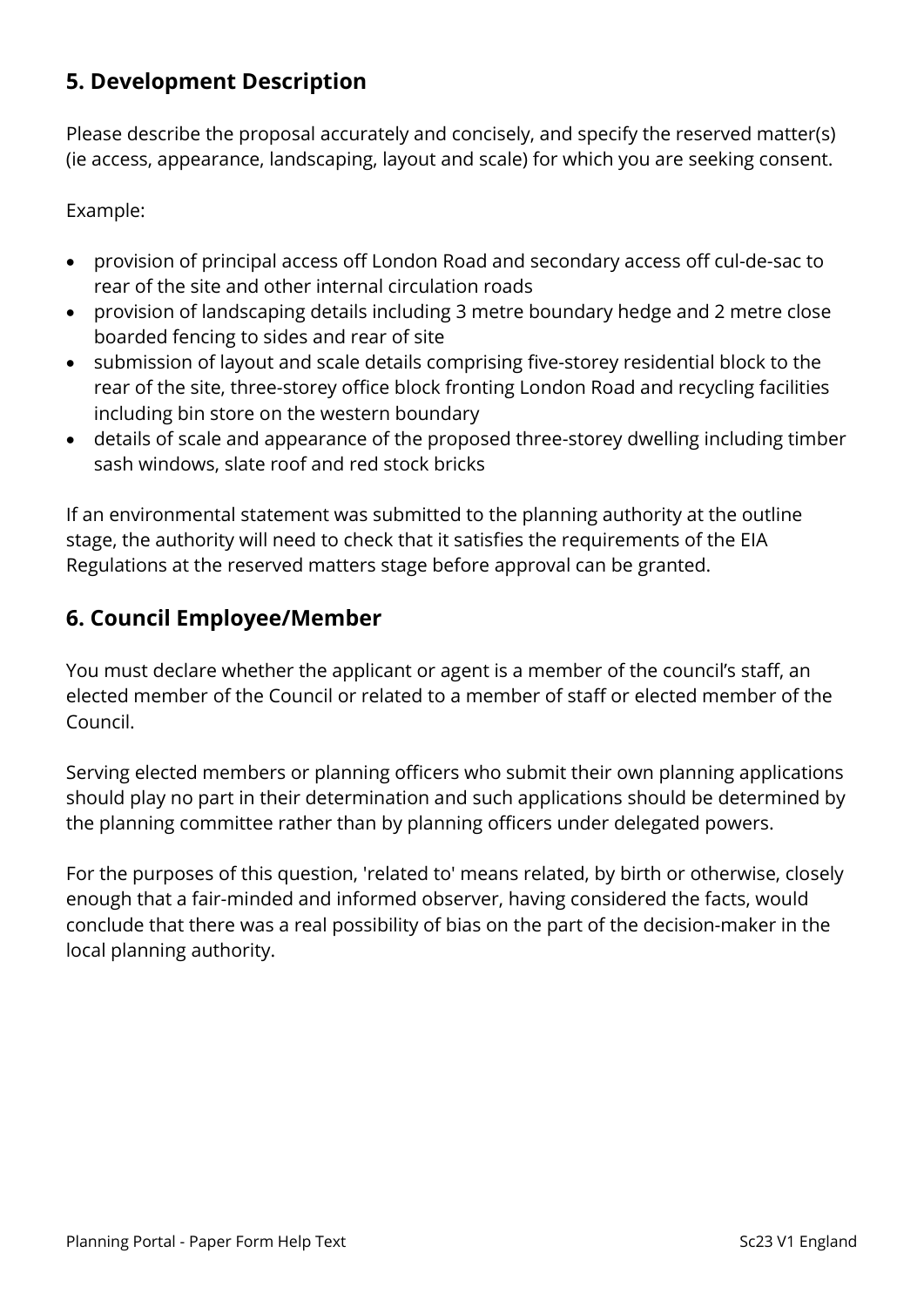# **7. Supporting Information**

You should clearly make reference to drawings that formed part of the original decision and identify all plans submitted as part of this application. If applicable, an explanation or additional supplementary information highlighting changes and variations should also be provided in support of your submission.

In circumstances where the planning authority considers that variations substantially alter the original decision, your application may be considered to be invalid and the submission of a new application may be necessary.

#### **Layout**

Details should explain and justify the proposed layout in terms of the relationship between buildings and public and private spaces within and around the site. An indication of how factors important to accessibility of the site for users (such as travel distances and gradients, and the orientation of block and units in relation to any site topography to afford optimum accessibility) should also be given.

#### **Scale**

Details should explain and justify the scale of buildings proposed, including why particular heights have been settled upon, and how these relate to site surroundings and to the relevant skyline. The statement should also explain and justify the size of building parts, particularly entrances and facades, with regard to how they will relate to the human scale.

#### **Appearance**

Details should explain and justify the appearance of the place or buildings proposed, including how this will relate to the appearance and character of the development's surroundings. It should explain how the decisions taken about appearance have considered accessibility. The choice of particular materials and textures will have a significant impact upon a development's accessibility. Judicious use of materials that contrast in tone and colour to define important features (such as entrances, circulation routes or seating, for example) will greatly enhance access for everyone. Similarly early consideration of the location and levels of lighting will be critical to the standard of accessibility ultimately achieved.

#### **Landscape**

Details should explain and justify the proposed landscaping scheme, explaining the purpose of landscaping private and public spaces on the site in terms of biodiversity, amenity, safety, appearance, accessibility and usability sustainability, and its relationship to the surrounding area.

*…continued on next page…*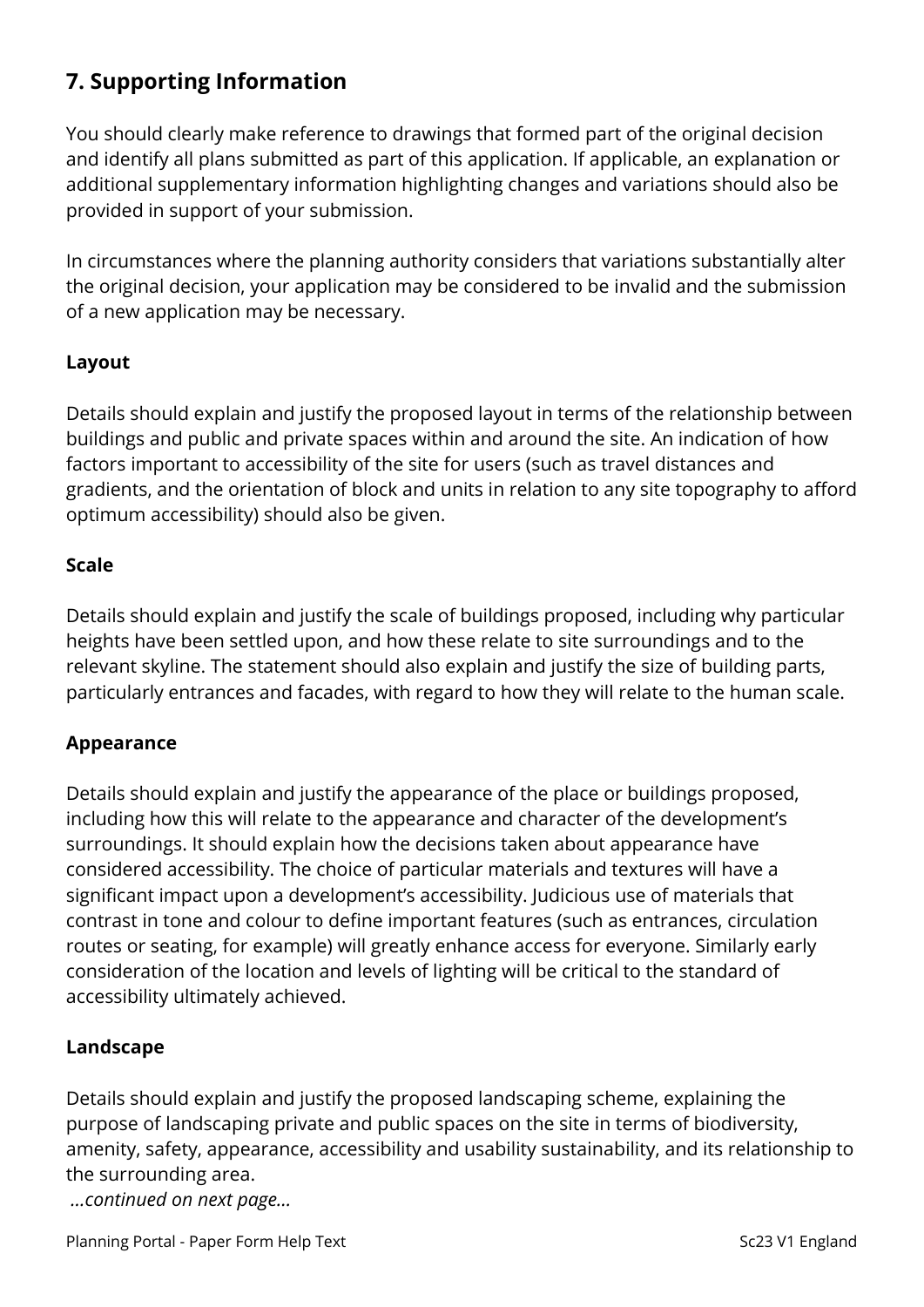#### **Access**

Access is an important design issue. You should explain and justify the principles behind the intended access and explain how these have informed the final access arrangements. This might include, for example, a brief explanation of your approach to access, with particular reference to the inclusion of disabled people, and a description of how the sources of advice on design and accessibility and technical issues will be, or have been followed. Where, in exceptional circumstances, a design does not follow established good practice guidance, sufficient details should be included to identify which parts of the proposal do not follow good practice, and to explain why such guidance has not been followed in this instance, as well as explaining why the applicants believe that, in this particular instance, the design proposed still offers a level and standard of accessibility that is equal to, or better than, that suggested in established guidance documents.

You may also wish to identify any constraints imposed by the site and any existing structures, and propose compensatory measures where full access proves to be impracticable or unreasonable. Drawings or other details could be useful here to assist the explanation; demonstrate how prospective users will be able to access the existing transport network, and the reasons on which the main points of access to the site and the layout of access routes have been chosen. Issues relating to emergency access should also be addressed and include:

- access for the emergency services even where vehicular access is not provided
- circulation routes around the site in the event of emergency evacuation, and
- egress from buildings in the event of emergency evacuation

### **8. Planning Application Requirements & Local Level Requirements**

There are two levels of requirements, national and local:

• **National -** Use the checklist to ensure that the forms have been correctly completed and that all relevant information is submitted.

• **Local -** The local planning authority will have produced a document (usually available from their website) which details any specific information that is required to accompany the application in addition to the national requirements.

Failure to complete the form correctly or to supply sufficiently detailed drawings or other relevant supporting information may result in your application being returned as invalid.